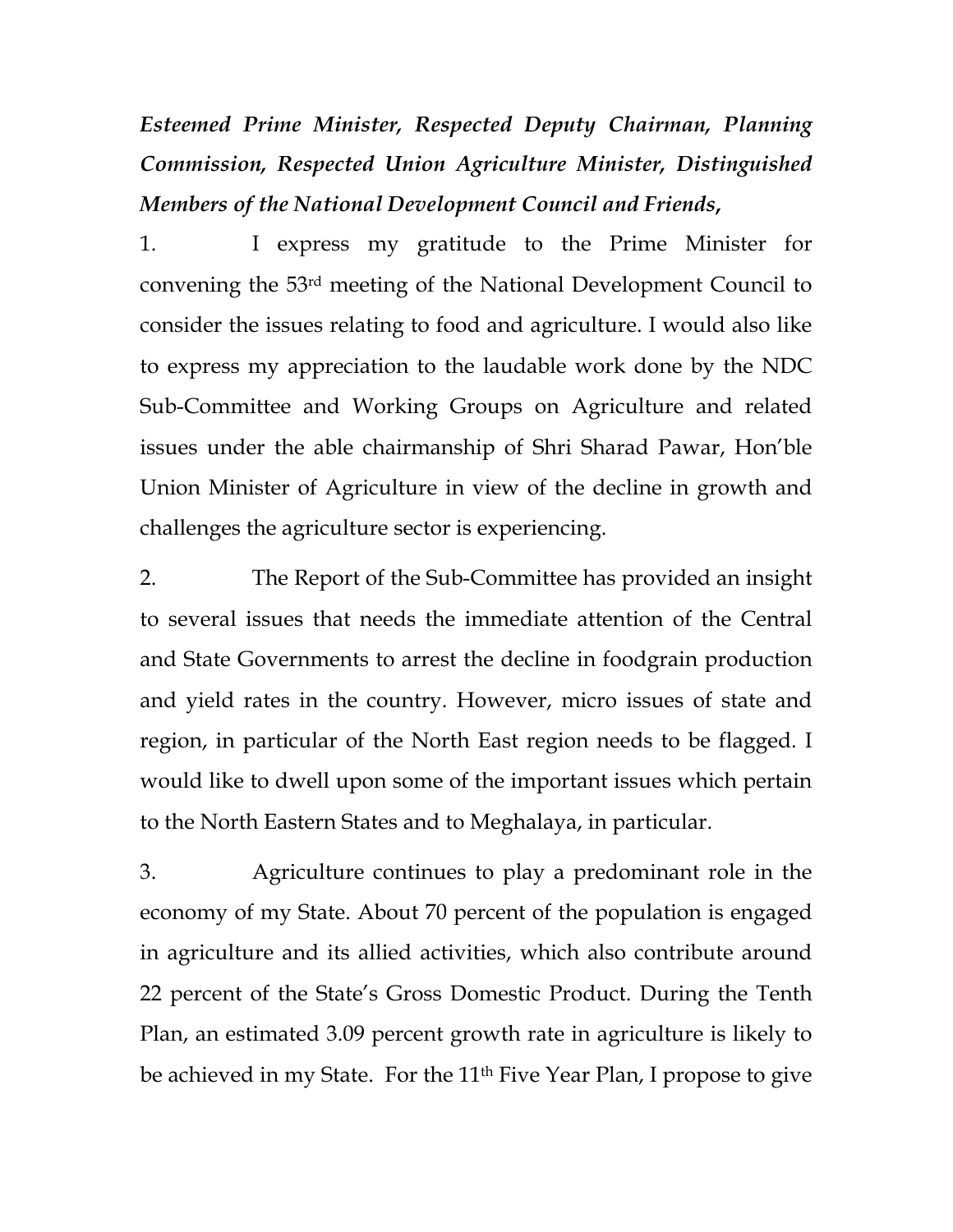agriculture, irrigation, horticulture, post harvest management and food processing the highest priority and increase the investment substantially in them for both increasing income to farmers and creating local employment based on farm resources. As against 4 percent growth target for agriculture sector nationally, my State has projected a growth figure of 4.7 percent during the Eleventh Plan. Well designed and directed investment needs to be channelised to this sector to achieve the same.

4. Meghalaya is a resource constrained State. Even though, we allocate about 8 percent of the State Plan allocation to agriculture and allied sectors, besides considerable Central Sector assistance, the gaps remain quite large due to poor credit, costly inputs, lack of extension services, knowledge gaps and less investment by private players. We welcome the suggestion in the report of increased Central Sector investment to address regional disparity for agricultural development. We suggest that this should come as a 100 percent Central Sector/ Centrally Sponsored Scheme or as an ACA which should be additionality to the State Plan.

5. The **national approach** to the problem of infrastructure creation has gravitated towards the Public Private Participation (**PPP**) model. We welcome this approach but the size of the economy and the quantum of business available in a small State like ours will not prove very attractive to private enterprise. Our experience so far does not encourage us to believe that private enterprise will be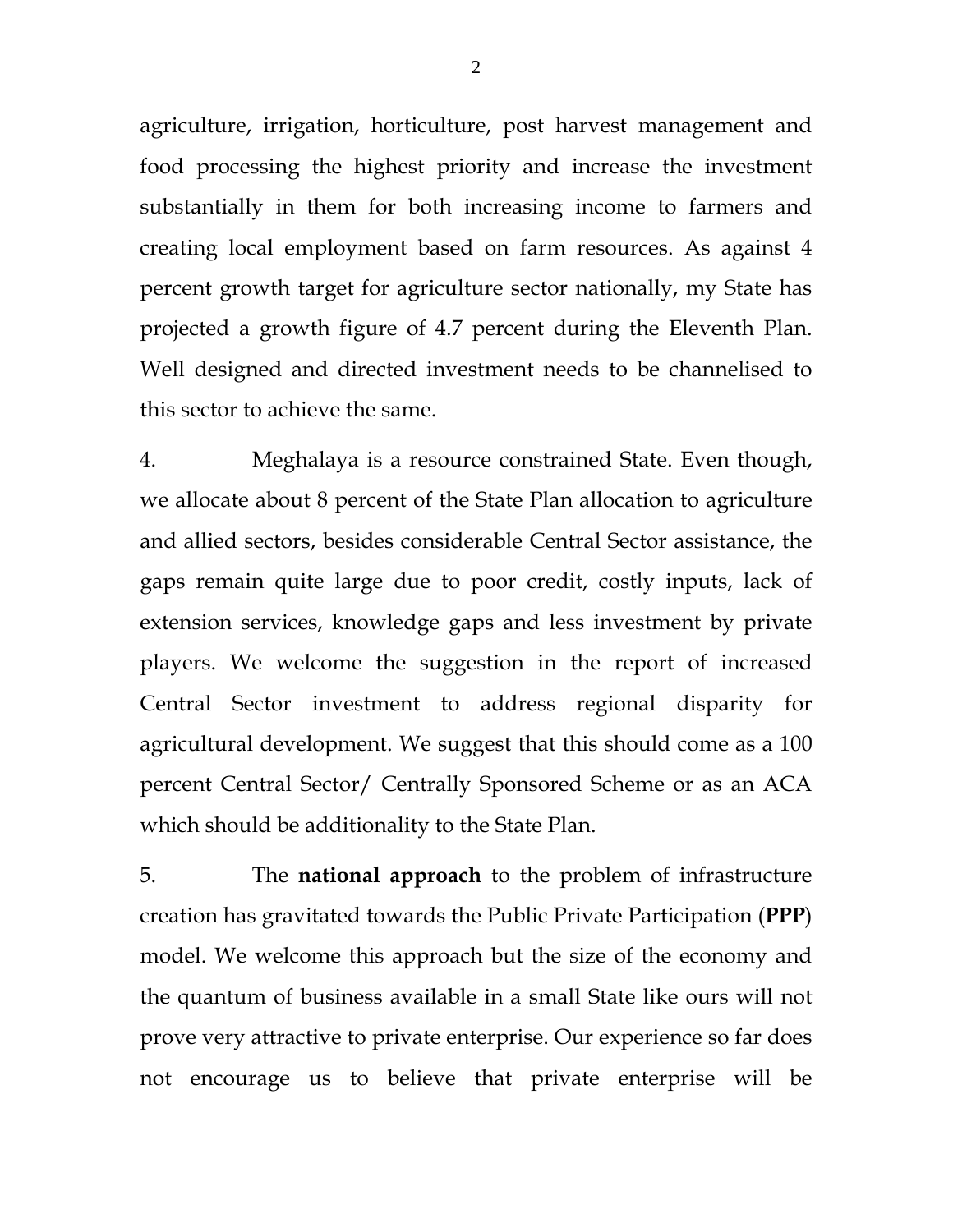forthcoming in areas like agriculture and irrigation in the next few years. Therefore, the **public sector must take a lead in the creation of such infrastructure for the present and major public investment in these sectors will be essential to remove the wide disparities existing between Meghalaya and the advanced States of the country**.

6. Meghalaya has five agro climatic sub-zones. We support the recommendation of the NDC Sub-Committee for a Regionally Differentiated Action Plan with region specific sub-zonal initiatives which will go a long way in arresting the decline of foodgrain productivity and yield rates. This will have to be carried forward in agro-climatic zonal planning and management mode. In Meghalaya, 60 percent of the cultivated area has been covered by High Yielding Variety and the average productivity of rice has doubled from less than 1 MT per hectare in early eighties to 2 MT per hectare at present. Recent field trials on SRI method of cultivation has shown great promise by average productivity results of more than 6 MT per hectare. We will implement the suggestion for diversifying the agriculture with suggested and proven crops. During the Eleventh Plan, the State Government proposes to follow the cluster approach where the cultivated area of the State is divided into crop-wise clusters as a Crop Development & Marketing Unit (CDMU) in which both the supply and demand side are give due attention.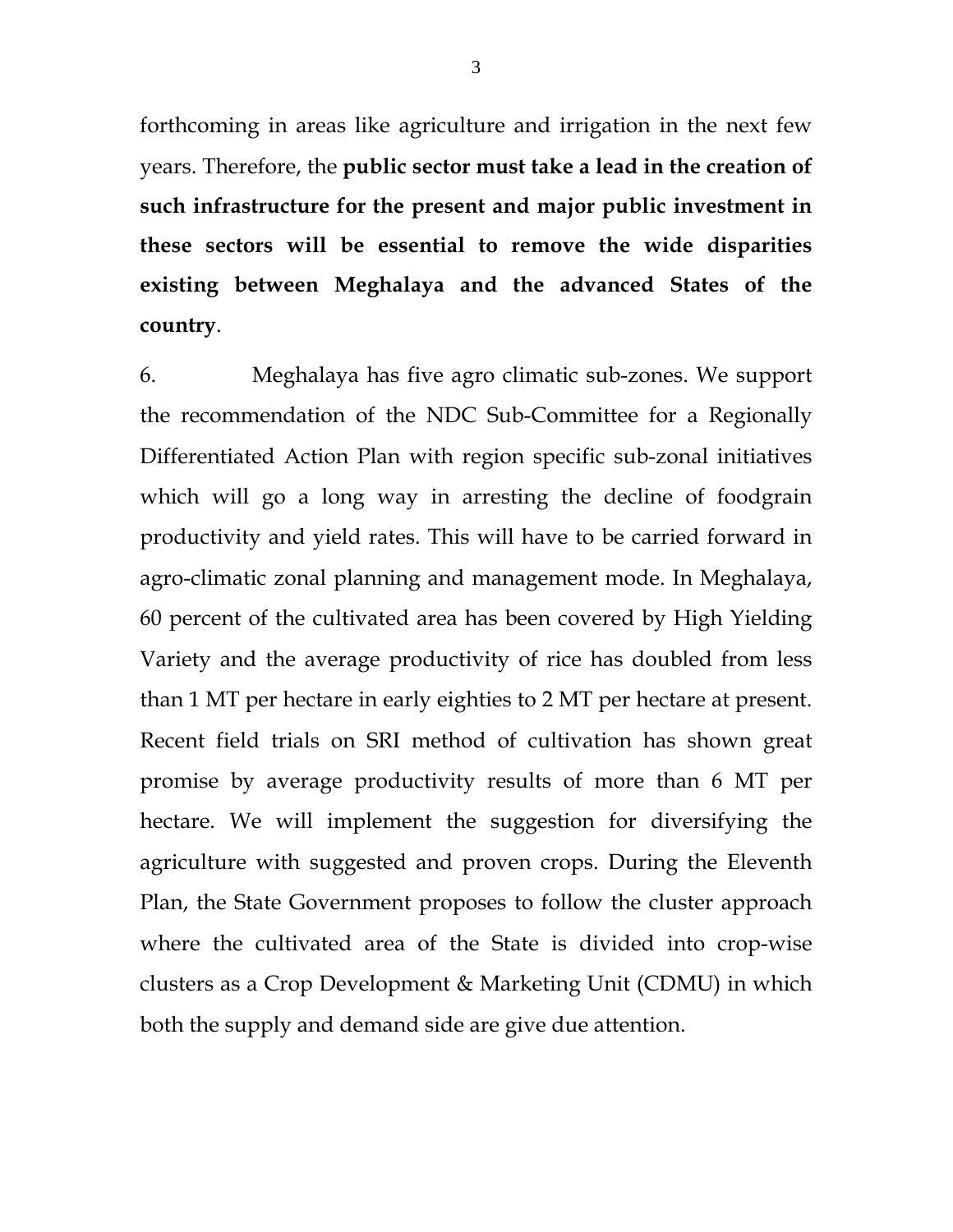7. In the **5th Report of the National Commission on farmers**, it has been **rightly stated that agricultural progress should be assessed in terms of net income of farm families** rather than in million tonnes of farm commodities produced. Agriculture in the State is predominantly hill farming without the use of fertilizers and pesticides. Amongst other things related to improvement of farm incomes, the importance of **organic farming** in Meghalaya and other tribal States of the North East cannot be over emphasized. Because of lack of technological guidance, poor knowledge of and access to affordable certification facilities and effective market support, organizing organic farming also requires greater scientific and technical inputs than chemical farming calling for a high level of multidisciplinary attention. **Thus, Government of India is requested to create a mission for the organic farming** so that special support is available for creation of infrastructure and other linkages for organic food items.

8. Due to the terrain, the gross cropped area of the State is only about 12 percent of the total geographical area of which only about 18 per cent of the total cropped area in the State is under irrigation. **Since the area under cultivation can at best be marginally increased we have to evolve a strategy to increase cropping intensity** and improve the productivity of land.

9. We welcome the recommendation of the Sub-Committee to relax norms in AIBP funding. We propose that the norms of AIBP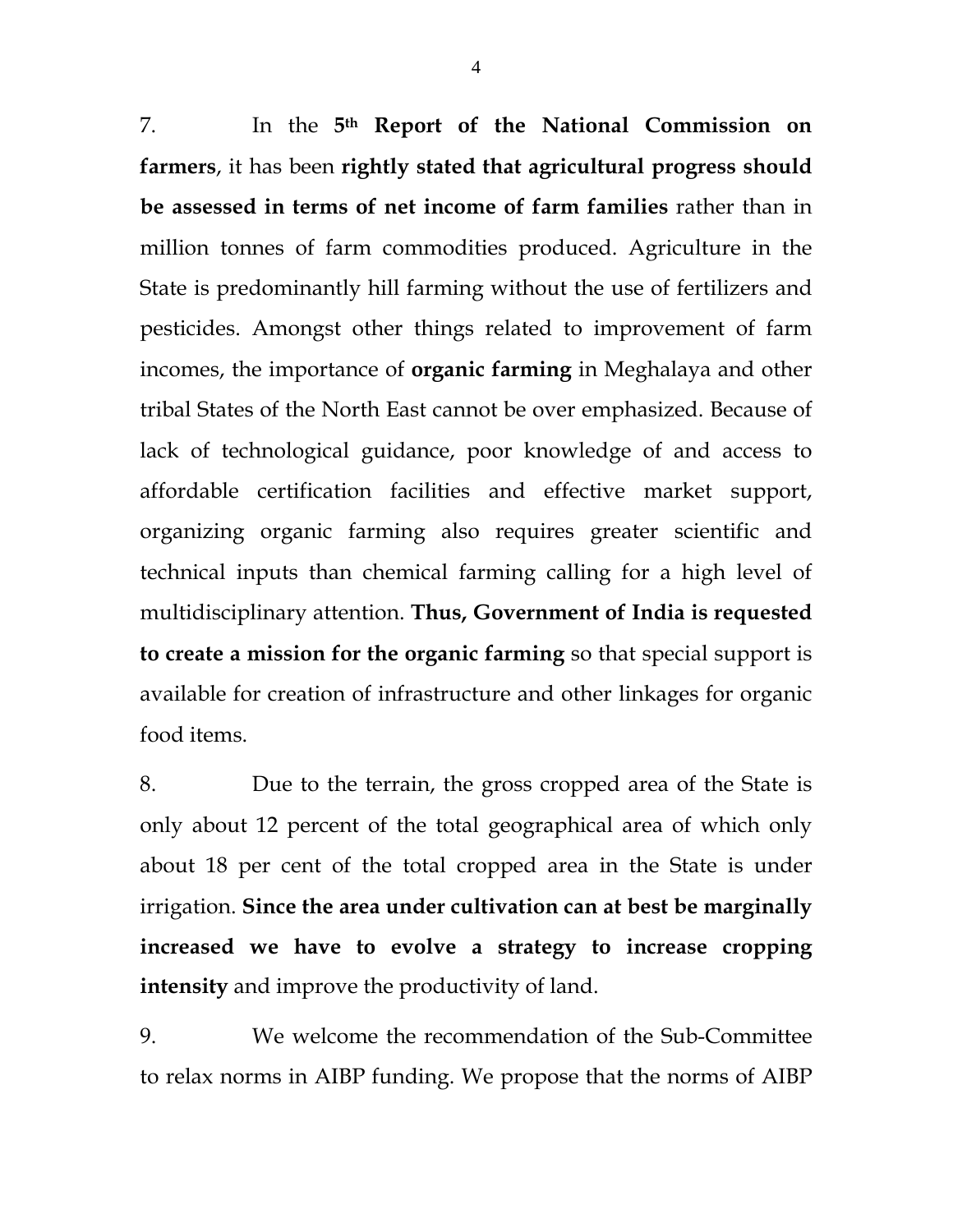in respect of command area in the case of minor irrigation projects be reduced from 20 hectares to 10 hectares and the cost norms be enhanced from Rs. 1.00 lakh per hectare to Rs. 1.5 lakh per hectare. To promote participatory irrigation management (PIM) we have 114 water user associations out of 218 completed projects. The User charges based concept needs to be modulated to State and intra state specific designs.

10. We welcome the suggestion of micro irrigation and sprinkler based technology. Group participation such as cooperatives, SHGs, societies and traditional bodies may also be encouraged to participate in such schemes and incentives may be given to these entities.

11. In Meghalaya, we have traditional tribal institutions at the village level and elected District Councils at the regional/ district level. The 73rd Amendment of the Constitution does not apply to our State. In order to ensure the participation of the people at the grassroot level in planning process, we are in the process of evolving a model of development which will be a combination of the traditional tribal institutions and elected representatives at the village level. A beginning has been made in the implementation of the National Rural Employment Guarantee Act (NREGA) in such districts where it is under implementation.

12. Inspite of heavy rainfall, Meghalaya still faces scarcity of water especially in dry seasons. A Water Harvesting Mission is being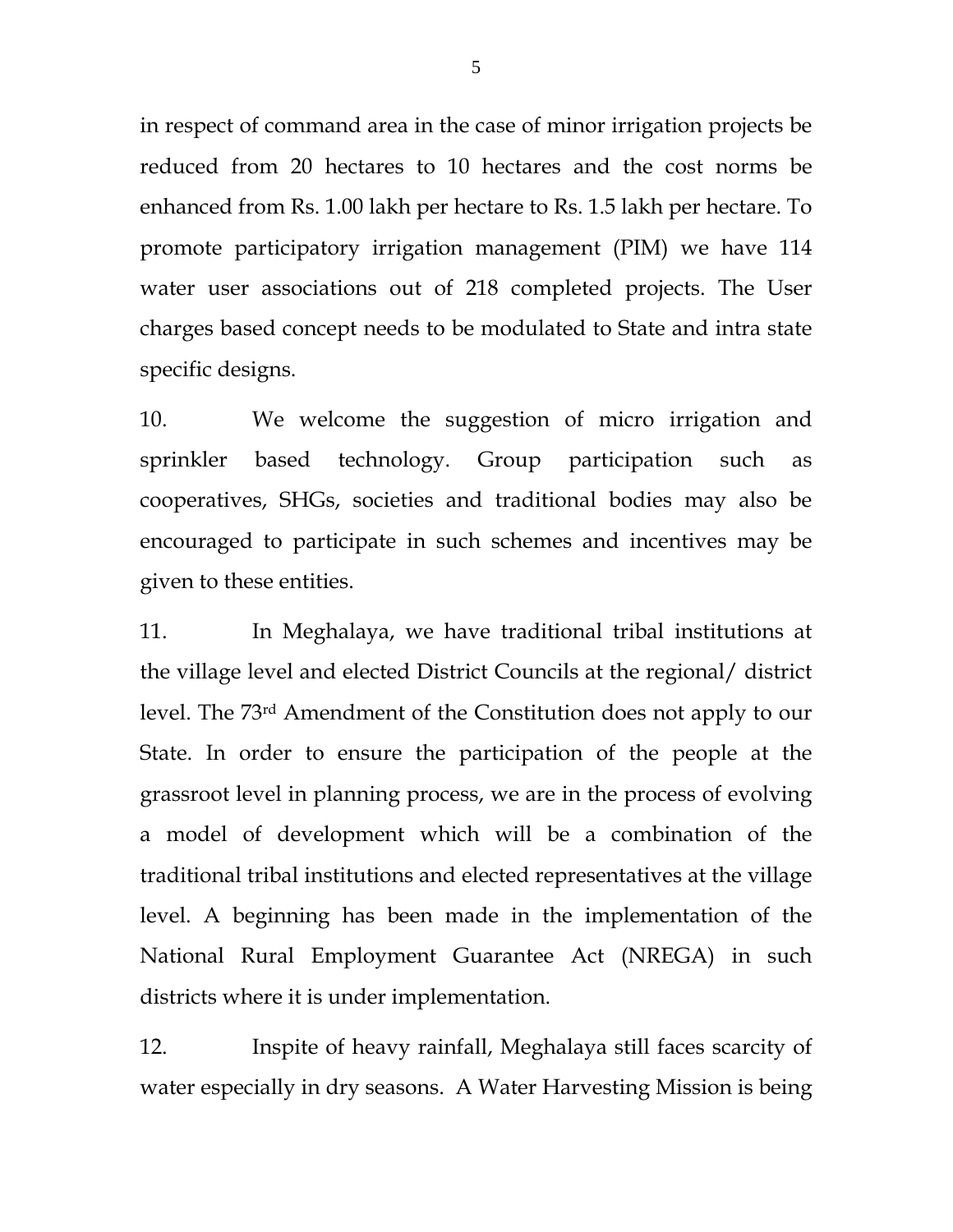created in my State to encourage sustainable water harvesting on a large scale through community participation. We have already earmarked Rs. 8.50 crore during 2007-08 for this Mission. The mission will start its work during the current financial year. This could also be coordinated with the National Rainfed Area Authority as mentioned in the Sub-Committee report. It has been established that smaller storage tanks with suitable catchment areas are more efficient in storing water than large reservoirs. We propose to build appropriate water harvesting structures in the villages for this purpose. We intend to build about 5000 reservoirs to cover most of our villages for drinking water, irrigation and other purposes. While we will meet the requirement from state plan, we would request the Government of India to help us in this endeavor. We are also leveraging the Rural Employment guarantee programme being implemented in five districts in the State in which we have stipulated that 60% of the funds should be spent on Water Management.

13. We agree with the Watershed plus approach in the case of already completed irrigation and watershed projects. The implementation of National Watershed Development Project for Rainfed Areas (NWDPRA) and Watershed Development Project for Shifting Cultivation Areas (WDPSCA) has greatly benefited the State and these projects should continue to be implemented and larger allocation should be given to these programmes.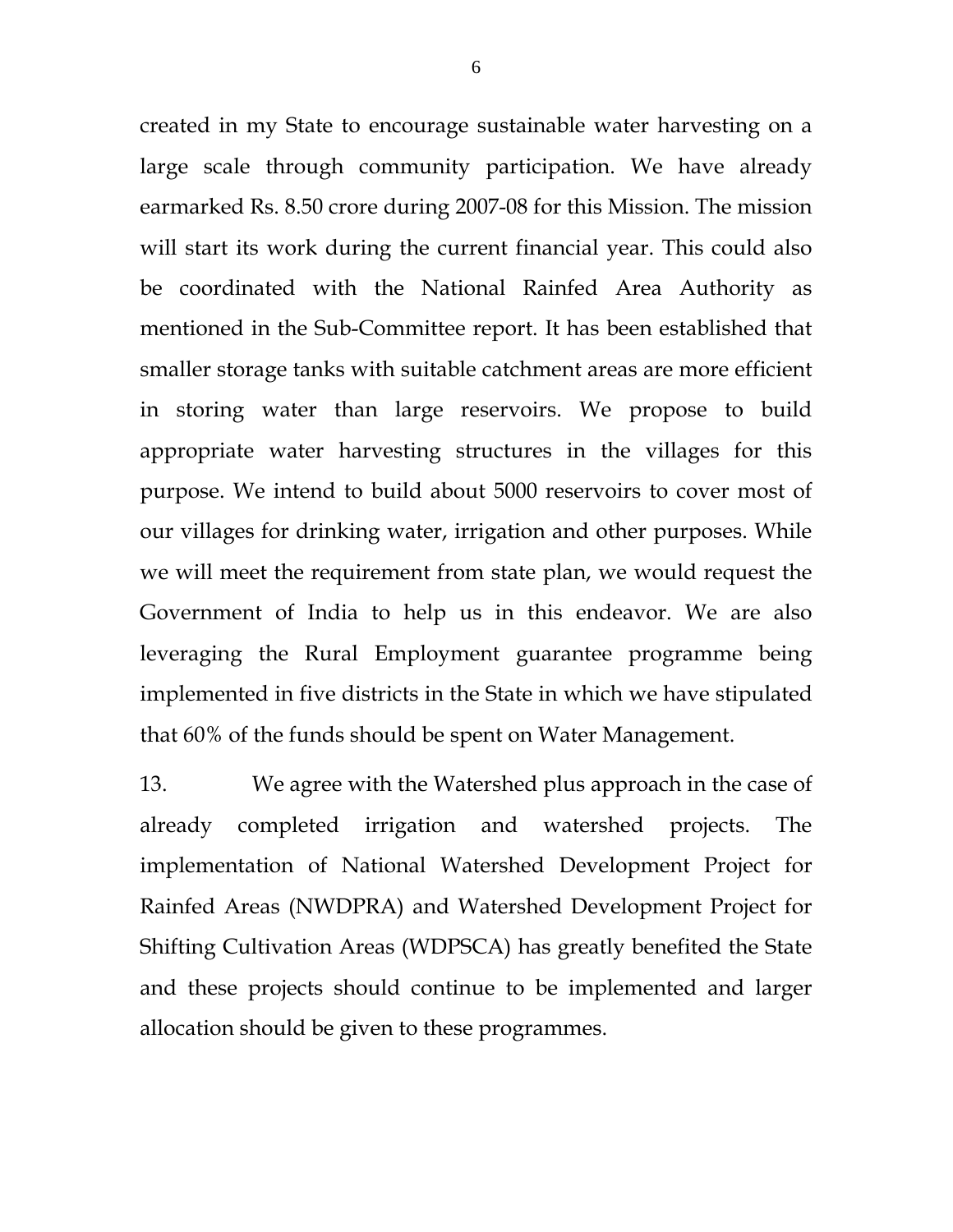14. Shifting cultivation has been one of the traditional practices in my State. In order to improve productivity and limit damage to environment we are working on soil conservation and watershed development measures. IFAD funded community resource management and Livelihood Improvement Programmes for the Himalayas have provided alternative models of natural resource management based on livelihoods. This need to be expanded and additional support in these projects to encourage farm and non-farm activity leading to entrepreneurship is required. We suggest that these should be supported by another ACA or Externally Aided project for my State to uplift the conditions of rural poor.

15. Since land and natural resources are largely private or community owned, there is no wasteland or degraded land which is at the disposal of the State Government for redistribution. In this connection, the State Government will also have to provide legal framework to enhance the efficient use of natural resources in the State and undertake sustainable reforms measures in consultation with the communities.

16. In order to safeguard the tribal population of my State, the issue of contract farming will have to be thoroughly examined so as not to encourage vested interest to amass wealth at the expense of the rural poor. We, however, support and encourage the cooperative societies and SHGs for their involvement in marketing, post harvest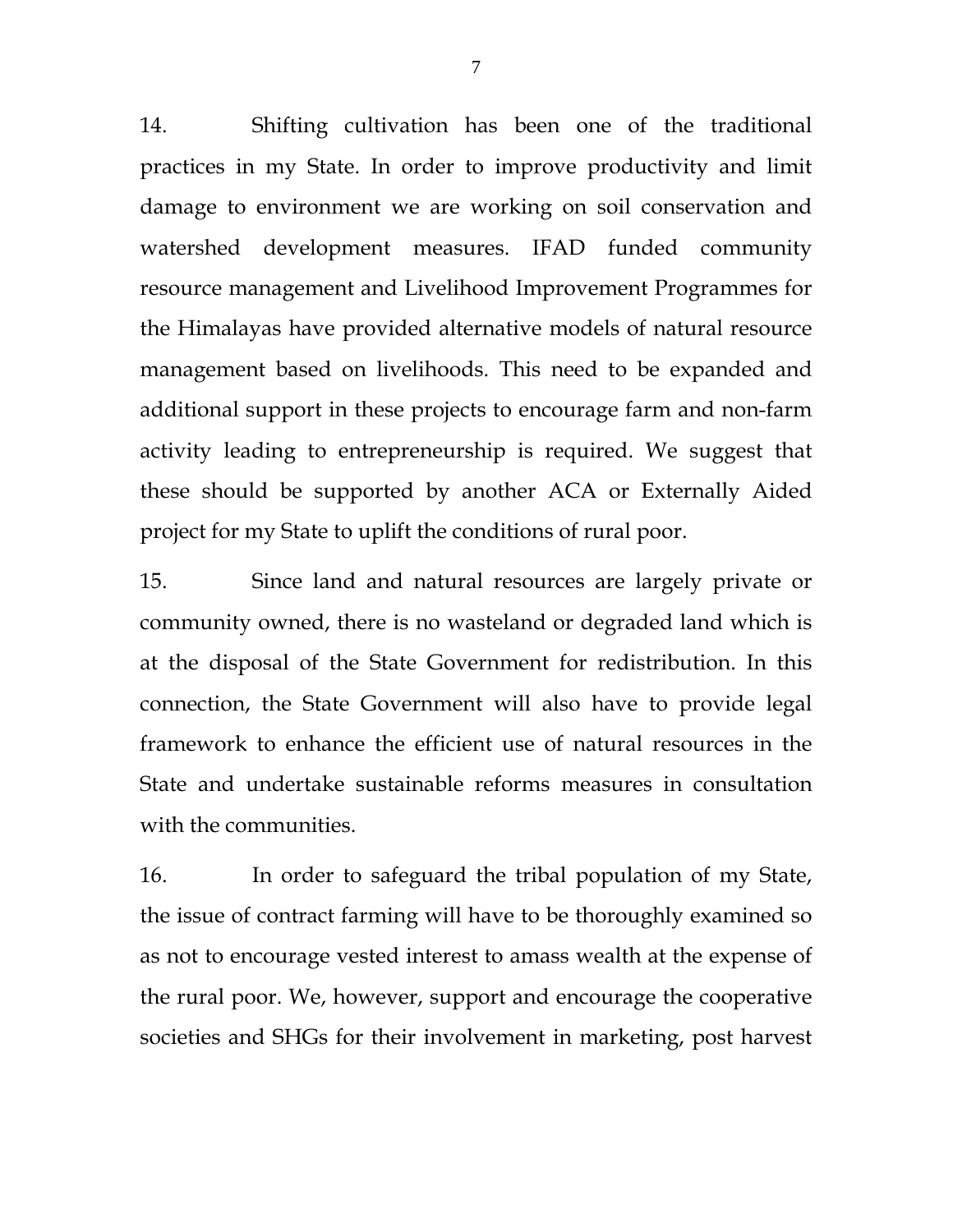management and enter into joint venture without involving land alienation.

17. The State has given high priority to the horticulture. Under the Technology Mission and the State Plan, the State Government has implemented successful schemes for improving the production of traditional crops like pineapple, orange, bananas, ginger, turmeric, etc. and for growing non-traditional crops like strawberries and flowers. I am glad to report that our success with roses and anthurium have been favourably commented upon by the Ministry of Agriculture.

18. I am happy to inform you that my State is rich in production of certain horticulture products like potato (1, 45,000 tonnes) ginger (47,000 tonnes), pineapples (92,000 tonnes), bananas (68,000 tonnes), oranges (35,000 tonnes) and turmeric (9,000 tonnes) and also grows substantial quantity of cashew nut, arecanut and some tea and rubber. Certain high-value low-volume non-traditional crops such as strawberry, roses and anthurium are fast establishing themselves as revenue-spinners. We will be adopting a cluster approach to accord the desired focus on the high value low volume potential horticultural crops. What is most wanting in this area is post harvest management, like cold chain for perishables, marketing and fruit processing.

19. There is urgent need to ensure proper post harvest management, processing and marketing for horticulture produce to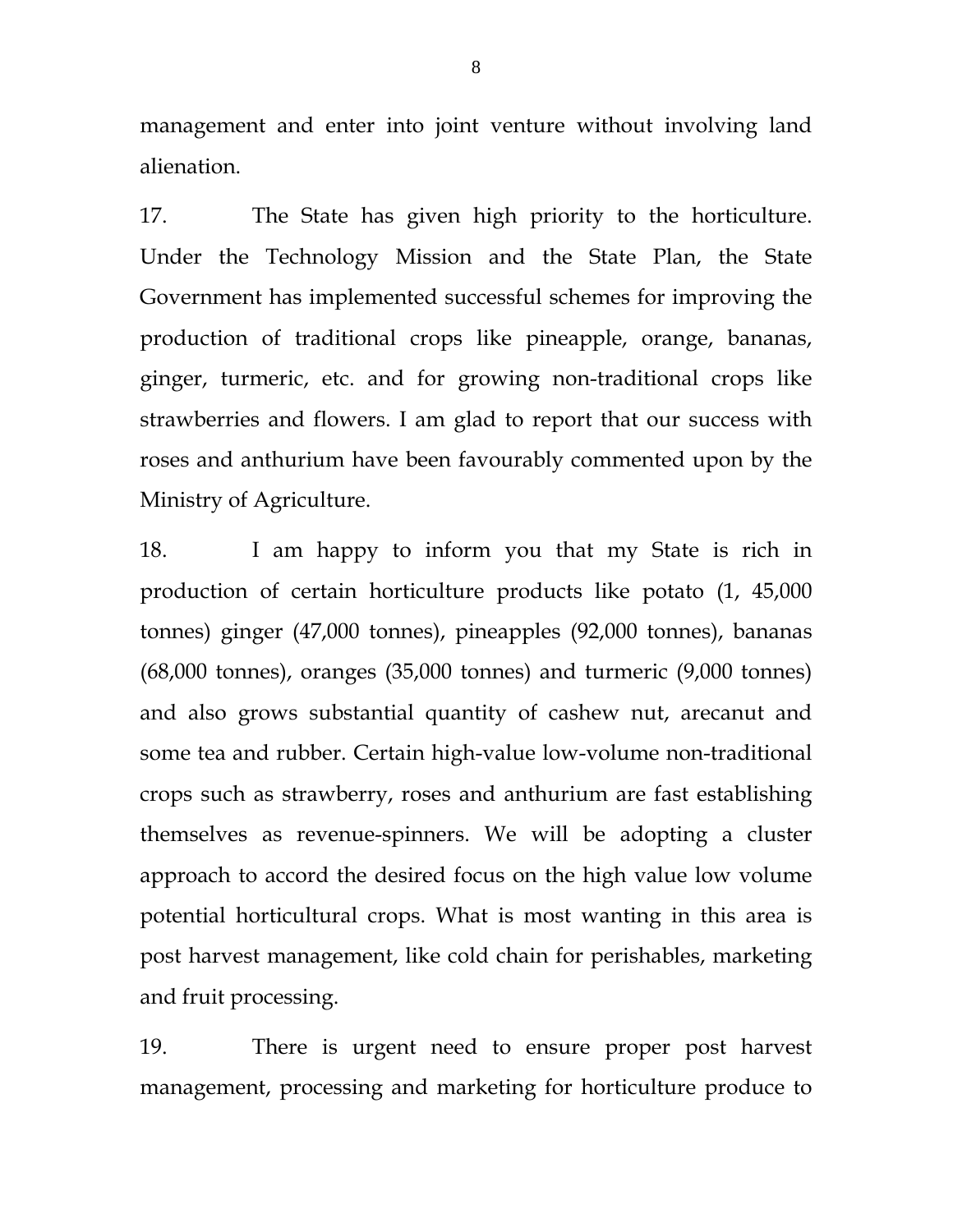avoid distress to the farmers. **Food processing industry is labour intensive. So we propose to concentrate on this sector for the generation of employment**. The Government of India has provided several incentives for the food processing industry. We support the liberalization of statutory regulations of the food processing industry as suggested by the Sub-Committee. **The state will also consider suitable added incentives for this sector.** We support the recommendations on food safety standards.

20. The **'Rural Business Hubs' approach** recommended by the National Commission on Farmers should be implemented to improve livelihood opportunities in rural areas. Various agencies, both Central and State, concerned with the development of agriculture, animal husbandry, fishery, sericulture and weaving, plantation crops, forestry, medicinal herbs, etc. should meet at a common forum for an integrated approach to livelihood development in our villages. There should be a suitable mechanism established to integrate the activities of all these allied departments so that optimum utilisation of available resources can be achieved through convergence and cluster approach.

21. Understanding the vulnerabilities of farmers, a social security system is necessary. The **5th Report of the National Commission on farmers** has indicated agriculture as a high risk economic activity where credit without insurance may lead to a greater risk. There is a need to establish **an Agriculture Risk Fund**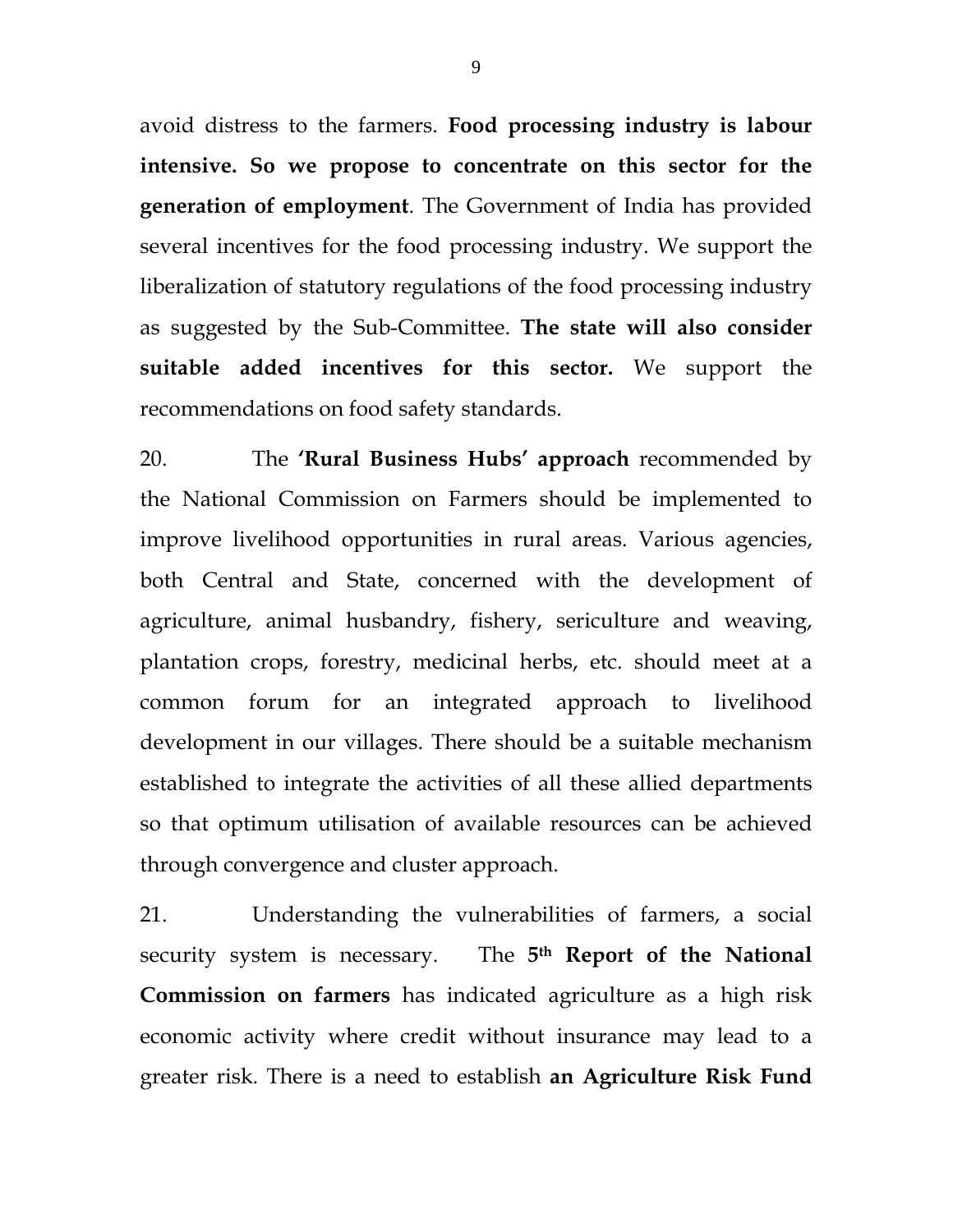and to expand the scope of agriculture insurance facility to all agriculture and horticulture crops. Such risk fund could have small contributions from stakeholders. It will cover repayment risk over and above the insurance coverage. As suggested in the Farmer's Commission report user- friendly insurance instruments covering production and marketing for all crops are necessary. We support such advice. **We also strongly support recommendation in para 7.26 of the Sub committee's report where a new integrated micro insurance product to cover life, health and non life assets of the small and marginal farmers at reasonable cost could be adopted in the mode of group premia approach on a village wise basis. The Central Government's guidance and financial support will be essential for this scheme.**

22. In respect of **credit**, and particularly agricultural credit, the outreach of formal banking has not been encouraging and the CD Ratio remains at around 37 percent only. The efforts of the Reserve Bank of India and NABARD as brought out in the North East Financial Sector Plan need to be supported and carried forward vigorously. **A more proactive and sensitive approach of formal banking towards the NER is of paramount importance. The financial Sector Plan for the North East should provide incentives for SHGs/ Cooperatives and community based organizations to act as facilitators or correspondents of formal banking structure.** 

23. **The Co-operative Credit structure is to be revived with relaxed norms for the North Eastern States and other tribal areas**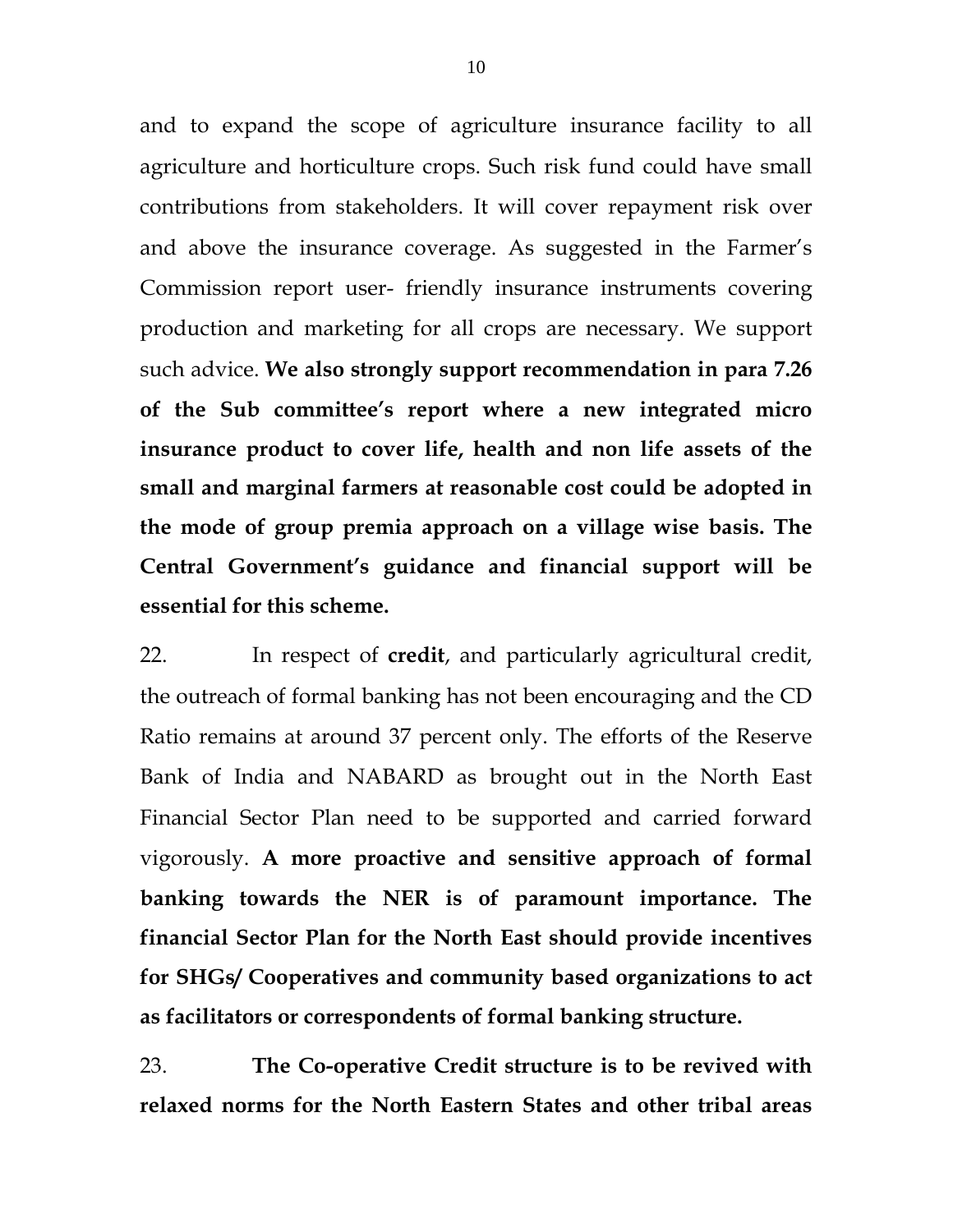**under the Vaidyanathan Committee report. We have given our in principle agreement to implement the recommendations and a suitable proposal for MOU based on State's realities are under process which will be finalized soon.** I understand that **the modalities for relaxed norms worked out by NABARD needs approval of Government of India which may please be expedited** to realize the revival objectives early in the region. I would, however, suggest that this **revival plan should be fully financed by the Central Government** as a one time measure and the State Level Implementation Committee should be given flexibility in respect of Share Capital norms in the State Cooperative Banks and PACs to be reduced gradually over 10 years.

24. Cooperation sector has suffered in the N.E. States in the absence of proper supportive schemes from the Central Government. We demand a separate macro management programme for cooperative development in the North Eastern Region on the lines of the macro management programme for agriculture.

25. Meghalaya is an ecological hotspot and rich in biodiversity. The State has nearly 300 orchid varieties, about 700 odd varieties of medicinal plants, home to some of the rare varieties of paddy, banana, citrus plants and a storehouse of diverse germ-plasm reserves which can be a rich resource for crop and plant improvement programmes. **There is a need to strengthen the Bioresources Development Centre (BRDC) at Shillong.** The BRDC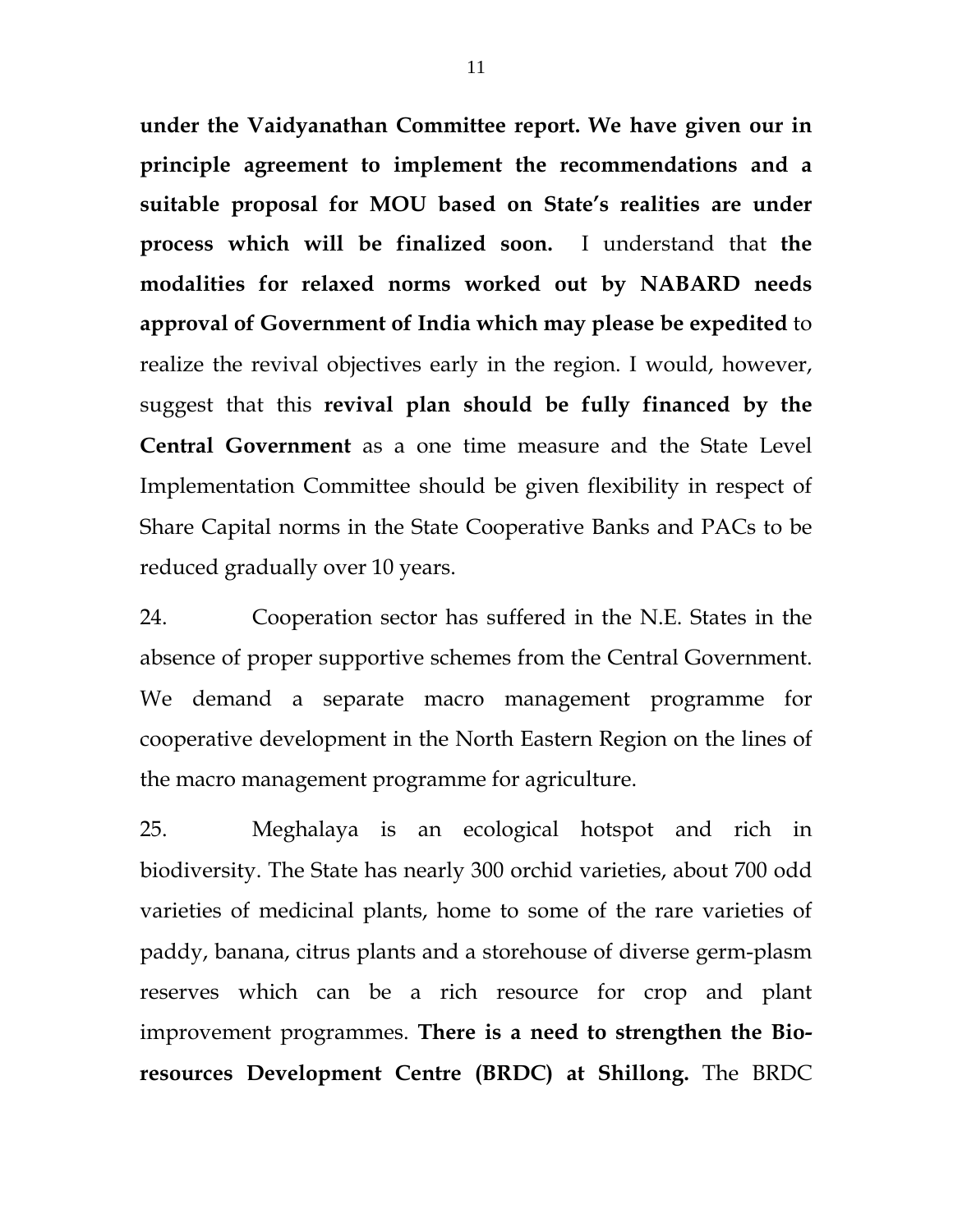should be incorporated under the Department of Bio Technology of the Government of India as originally envisaged under the PM's package. It should also be expanded to provide application-based research for production of quality planting materials and provide support for frontier bio-technological research and applications as mentioned in the Sub Committee's report at para 11.31. This will go a long way in improving the productivity of various crops.

26. Like the rest of the north east, Meghalaya has abundance of bamboo and it is an integral part of our people's lives. Our State has already made some progress in the manufacturing of such products as bamboo boards, roofing materials and composites. We have four bamboo based industrial units in the State and they are doing well. We are in the process of setting up of a Bamboo Development Agency in the State so that we can improve the productivity of bamboo and promote bamboo based units.

27. Majority of the people in my State are meat eaters. The State is presently deficient in production of meat. From the present anticipated level of 37 thousand tonnes of meat production, we intend to increase it to 42 thousand tonnes of meat production during the Eleventh Plan. There is considerable potential to expand the production of poultry, piggery and goatery. We will emphasise the taking up of programmes in these activities which will also help employment generation. Therefore, adequate investment by central government for infrastructure in respect of Animal health, disease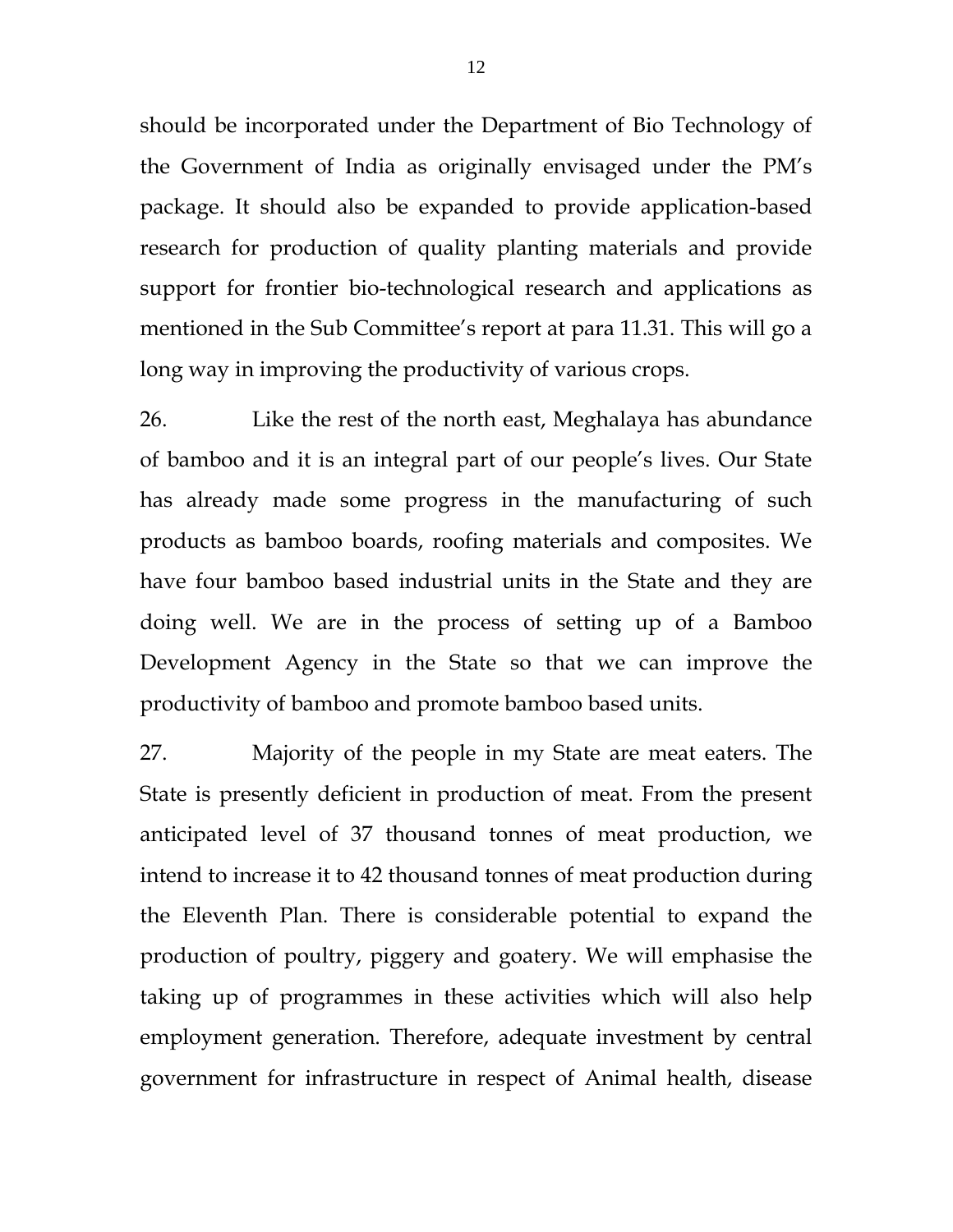control, Production systems, and extension services would be necessary. Further, support for pasture, feed and fodder development to the community should be launched with appropriate incentives in order to enhance dairy, meat and egg production activities.

28. From the anticipated 5.5 thousand metric tonnes of fish production during the Tenth Plan, we intend to enhance production to 6.5 thousand metric tonnes of fish by the end of the Eleventh Plan. We have an ambitious programme for fishery development called the **1000 pond scheme** under which farmers are encouraged to have half to one acre ponds in a cluster so that all necessary inputs and technical advice can be provided to them efficiently. Besides the watershed, minor irrigation and water harvesting mission structures could also be utilized for intensifying fish production activity.

29. 12 out of 39 Development Blocks in Meghalaya abut the **Indo-Bangla border,** constituting about 22 percent of the land area of the State and 23 percent of its population. This population has been traditionally dependent on formal and informal trade with Bangladesh. **A complete policy framework is required to work out to increase formal trade with Bangladesh including sizeable import at least to our State since our State exports goods worth about Rs. 180 crores to Bangladesh while there is hardly any import.** Besides, with a fence being erected all along the Indo-Bangladesh border, informal trade is likely to dry up. The nature of the commodities